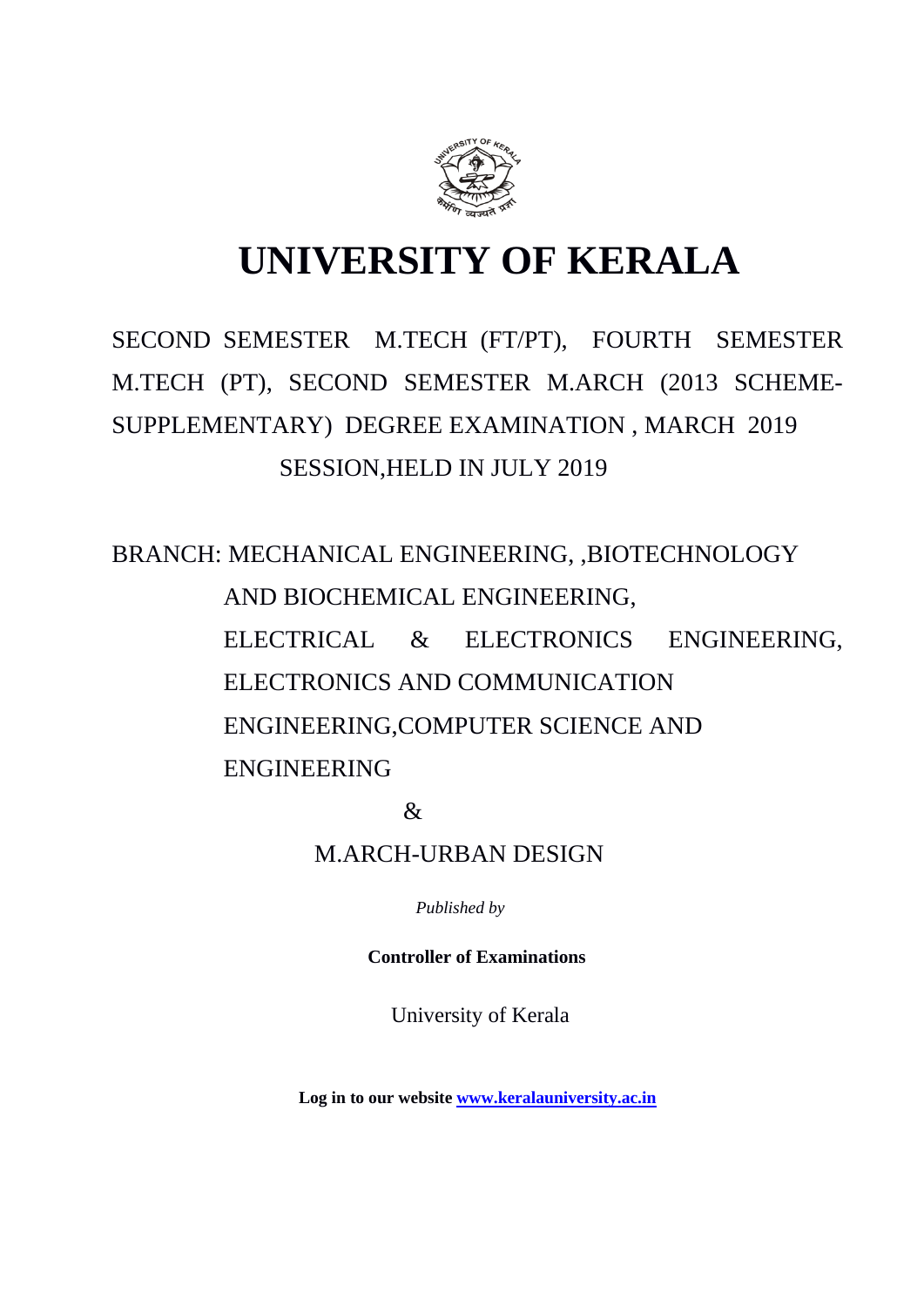# **UNIVERSITY OF KERALA**

Second Semester M.Tech (FT/PT), Fourth Semester M.Tech (PT) And Second Semester M.Arch (2013 Scheme-Supplementary) Degree Examination , March 2019 Session,held in July 2019

- 1 The following is the provisional list of successful candidates in the Second Semester M.Tech (FT/PT), Fourth Semester M.Tech (PT) and Second Semester M.Arch(2013 Scheme-Supplementary) Degree Examination , March 2019 Session,Held in July 2019
- 2 The total GPA & CGPA secured by each successful candidate is shown against the candidate code.
- 3 Marksheet will be issued to the respective centres on or before 31.12.2019
- 4 The last date for receipt of applications for scrutiny is 10.12.2019
- 5 Marklist will not be issued to those whose fees are not yet remitted to the University.
- 6 The Marklists will not be issued to the candidates in respect of whom there are defects to be rectified.
- 7 Results of those candidates who have not produced their eligibility certificates have been withheld.
- 8 The results will be available on www.keralauniversity.ac.in

**University Buildings, Sd/-Dated: 23.11.2019**

**Thiruvananthapuram Controller of Examinations**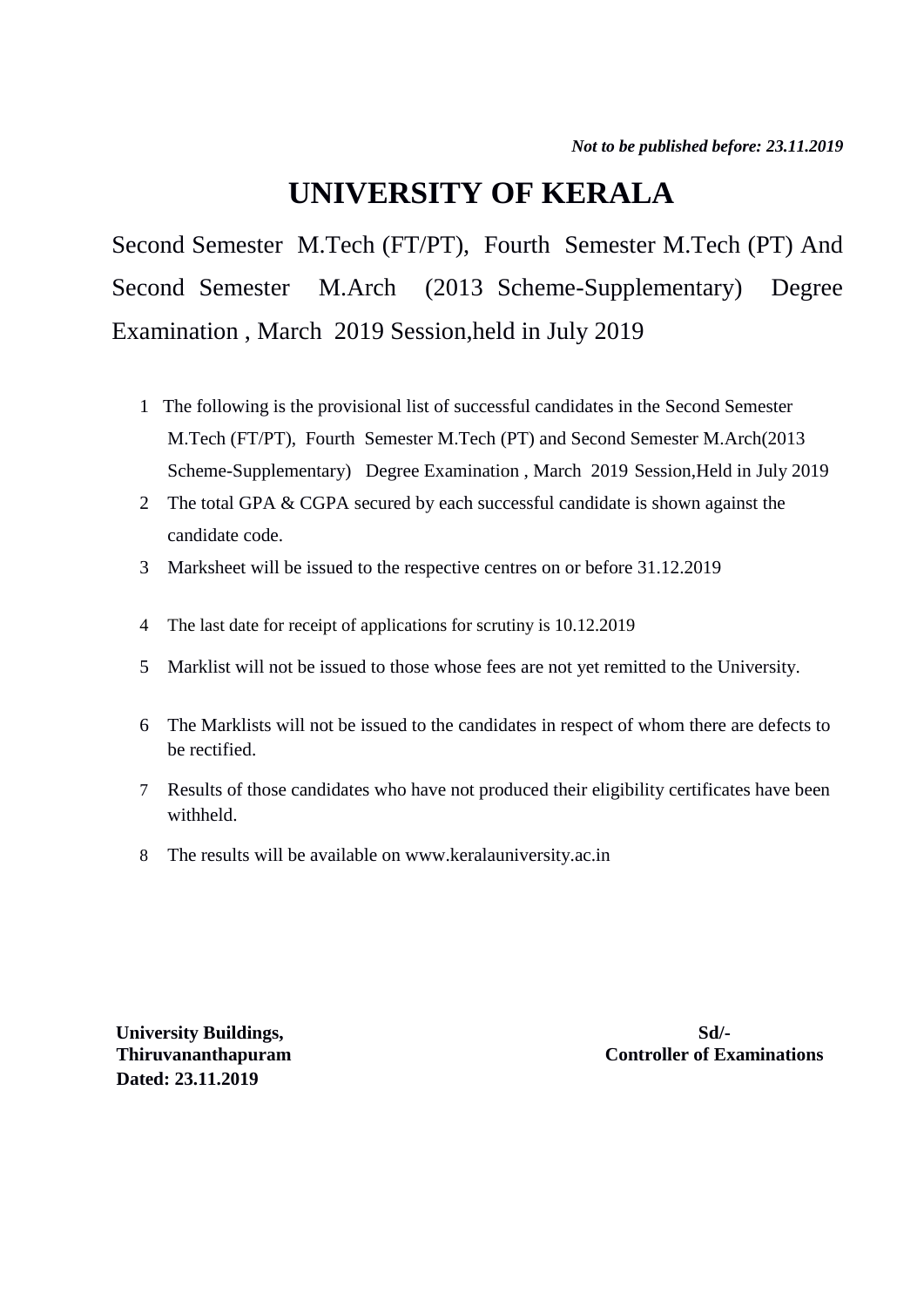## **UNIVERSITY OF KERALA**

## **Syndicate-in-Circulation**

*The provisional result of successful candidates of the Second Semester M.Tech (FT/PT) , Second Semester M.Arch and Fourth Semester M.Tech (PT) (2013 Scheme-Supplementary) Degree Examination , March 2019, Session,held in July 2019 as declared by the Board of Examiners is given below:*

## **Result Abstract (For Syndicate Members)**

**The results of the Post Graduate Courses(semester scheme) in affiliated colleges as declared by the respective Board of Examiners are given below**

| below                                              |                                                          |                    |                |            |                                  |             |    |            |  |  |  |
|----------------------------------------------------|----------------------------------------------------------|--------------------|----------------|------------|----------------------------------|-------------|----|------------|--|--|--|
| Month & Year of Exam. : March 2019<br>Semester : 2 |                                                          |                    |                |            |                                  |             |    |            |  |  |  |
| Exam.<br>Code                                      | Name of the Programme                                    | No. of Students    |                |            | <b>Students</b><br>Classified as |             |    |            |  |  |  |
|                                                    |                                                          | Regi<br>ster<br>ed | Appe<br>ared   | Pass<br>ed | D                                | $\mathbf I$ | II | Pass<br>န္ |  |  |  |
| 72113205                                           | M Tech Computer Science &<br>Engineering                 | 2                  | $\overline{2}$ | 1          |                                  |             |    | 50.00      |  |  |  |
| 72913205                                           | M Tech ECE - Applied<br>Electronics and Instrumentation  | 1                  | 1              | 1          |                                  |             |    | 100.00     |  |  |  |
| 73513205                                           | M Tech ME - Propulsion<br>Engineering                    | 1                  | $\mathbf{1}$   | 1          |                                  |             |    | 100.00     |  |  |  |
| 74013205                                           | M Tech BBE - Molecular<br>Medicine                       | 1                  | 1              | 0          |                                  |             |    | 0.00       |  |  |  |
| 74313205                                           | M Tech ECE - Signal Processing                           | 3                  | 3              | 3          |                                  |             |    | 100.00     |  |  |  |
| 75613204                                           | M Tech ME - Propulsion<br>Engineering (PT)               | 1                  | 1              | 1          |                                  |             |    | 100.00     |  |  |  |
| 72213205                                           | M Tech EEE - Control Systems                             | 3                  | 3              | 1          |                                  |             |    | 33.33      |  |  |  |
| 72413205                                           | M Tech EEE - Guidance and<br><b>Navigational Control</b> | 1                  | 1              | 1          |                                  |             |    | 100.00     |  |  |  |
| 74813205                                           | M Tech EEE - Control Systems (PT)                        | 2                  | 0              | 0          |                                  |             |    | 0.00       |  |  |  |
| 73213205                                           | M.Arch- Urban Design                                     | 1                  | $\mathbf{1}$   | 1          |                                  |             |    | 100.00     |  |  |  |
|                                                    |                                                          |                    |                |            |                                  |             |    |            |  |  |  |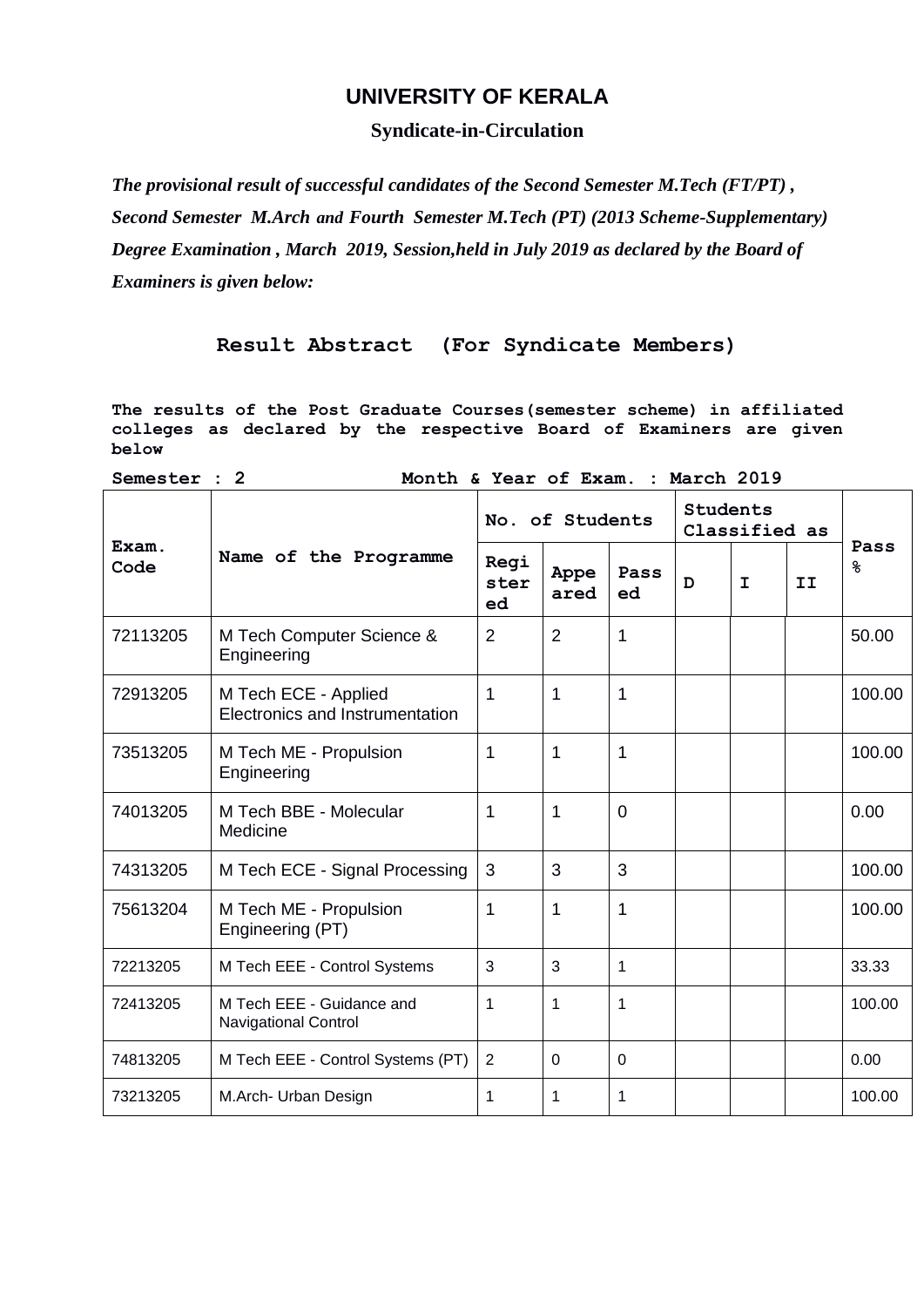**Semester : 4 Month & Year of Exam. : March 2019**

| Exam.<br>Code | Name of the Programme         | No. of Students    |              |            |  | Students<br>Classified as |  |        |
|---------------|-------------------------------|--------------------|--------------|------------|--|---------------------------|--|--------|
|               |                               | Regi<br>ster<br>ed | Appe<br>ared | Pass<br>ed |  | D                         |  | TТ     |
| 75013404      | M Tech EEE-Power Systems (PT) | 4                  | 4            | 4          |  |                           |  | 100.00 |

The results may be approved. It is proposed to publish the results on 23.11.2019

**Sd/-**

**Controller of Examinations**

University Buildings, Thiruvananthapuram Dated: 23.11.2019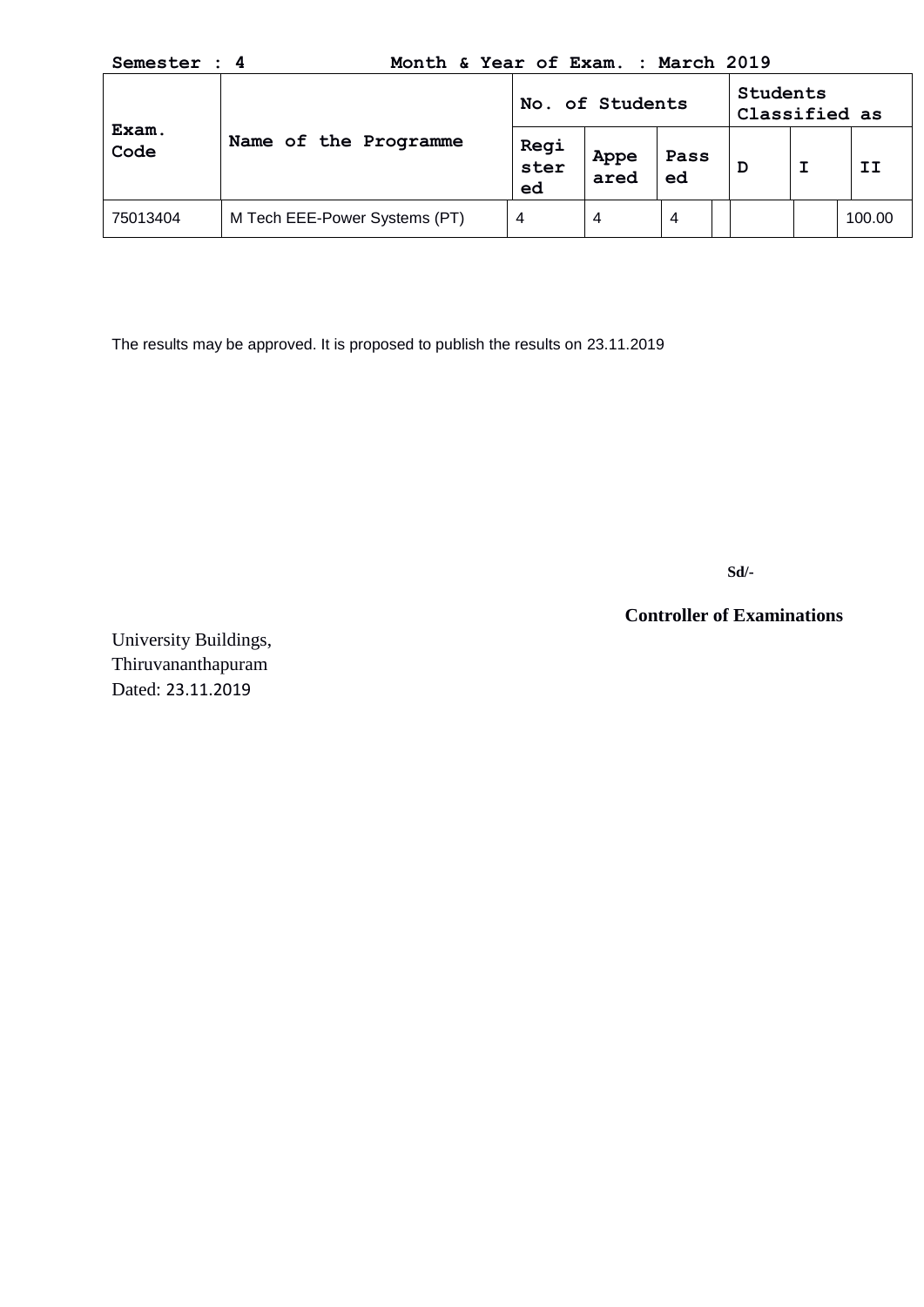# **Subject Details (Semester : 2)**

# **M Tech Computer Science & Engineering (721)**

- 1 Operating System Design (RCC 2001)
- 2 Advanced Computer Networks (RCC 2002)
- 3 Elective -1(Stream Elective) ()
- 4 Elective -2(Stream Elective) ()
- 5 Elective -3(Department Elective) ()
- 6 Research Methodology (RCC 2000)
- 7 Network & OS Laboratory (RCC 2103)
- 8 Thesis Preliminary Part I (RCC 2102)
- 9 Seminar (RCC 2101)

## **M Tech ECE - Applied Electronics and Instrumentation (729)**

- 1 Design of Embedded Systems (TAC 2001)
- 2 Micro Electro Mechanical Systems (TAC 2002)
- 3 Stream Elective I ()
- 4 Stream Elective II ()
- 5 Department Elective ()
- 6 Research Methodology (TCC 2000)
- 7 VLSI & Embedded Systems Lab (TAC 2101)
- 8 Thesis Preliminary -Part I (TAC 2102)
- 9 Seminar (TAC 2103)

# **M Tech ME - Propulsion Engineering (735)**

- 1 Air Breathing Propulsion (MPC 2001)
- 2 Rocket Propulsion (MPC 2002)
- 3 Stream Elective I ()
- 4 Stream Elective II ()
- 5 Department Elective ()
- 6 Research Methodology (MCC 2000)
- 7 Propulsion Engg Lab II (MPC 2101)
- 8 Thesis -Preliminary I (MPC 2102)
- 9 Seminar (MPC 2103)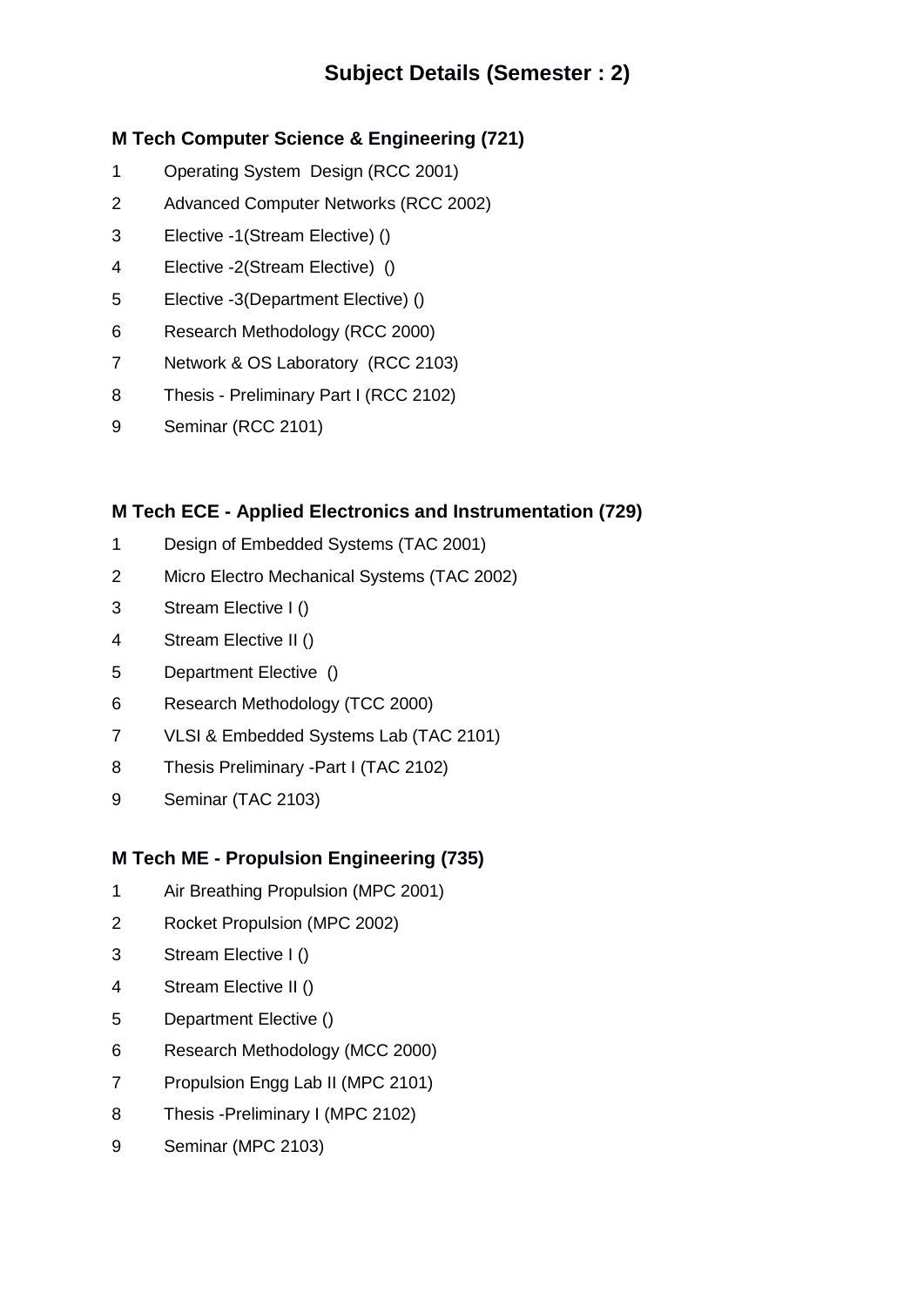## **M Tech BBE - Molecular Medicine (740)**

- 1 Bioprocess Plant Design (BMC 2001)
- 2 Concepts and Perspectives of Molecular Medicine (BMC 2002)
- 3 Stream Elective -1 ()
- 4 Stream Elective II ()
- 5 Department Elective ()
- 6 Research Methodology (BCC 2003)
- 7 Advanced Biochemical Engineering Lab (BMC 2101)
- 8 Thesis Preliminary Part I (BMC 2102)
- 9 Seminar (BMC 2103)

## **M Tech ECE - Signal Processing (743)**

- 1 Estimation and Detection Theory (TSC 2001)
- 2 Digital Image Processing (TSC 2002)
- 3 Stream Eiective I ()
- 4 Stream Elective II ()
- 5 Department Elective ()
- 6 Research Methodology (TCC 2000)
- 7 Image Processing Lab (TSC 2102)
- 8 Thesis Preliminary Part I (TSC 2101)
- 9 Seminar (TSC 2103)

# **M Tech ME - Propulsion Engineering (PT) (756)**

- 1 Air Breathing Propulsion (MPC 2001)
- 2 Rocket Propulsion (MPC 2002)
- 3 Elective ()
- 4 Propulsion Engineering Lab II (MPC 2101)

# **M Tech EEE - Control Systems (722)**

- 1 Optimal Control Theory (ECC 2001)
- 2 Non Linear Control Systems (ECC 2002)
- 3 Stream Elective I ()
- 4 Stream Elective II ()
- 5 Department Elective ()
- 6 Research Methodology (ECC 2000)
- 7 Advanced Control Lab II (ECC 2101)
- 8 Thesis Preliminary-Part I (ECC 2103)
- 9 Seminar (ECC 2102)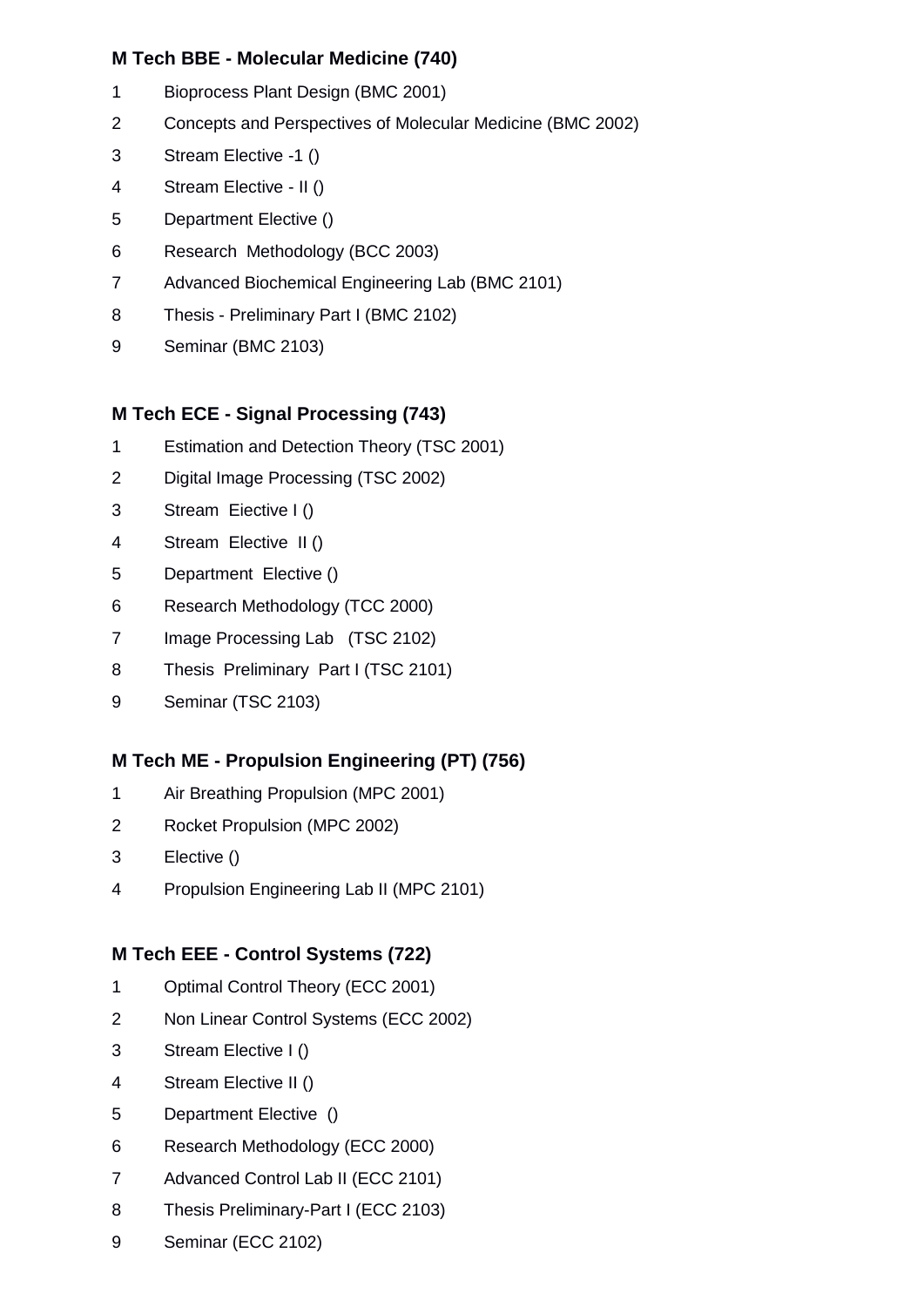## **M Tech EEE - Guidance and Navigational Control (724)**

- 1 Optimal Control Theory (ECC 2001)
- 2 Guidance and Control of Missiles (EGC 2001)
- 3 Stream Elective I ()
- 4 Stream Elective II ()
- 5 Department Elective ()
- 6 Research Methodology (ECC 2000)
- 7 Advanced Control Lab II (ECC 2101)
- 8 Thesis- Preliminary- Part I (EGC 2103)
- 9 Seminar (EGC 2102)

## **M.Arch-Architecture- Urban Design(732)**

1.Planning legislation and development Management

# **Subject Details (Semester : 4)**

## **M Tech EEE - Power Systems(750)(PT)**

1.Soft Computing Techniques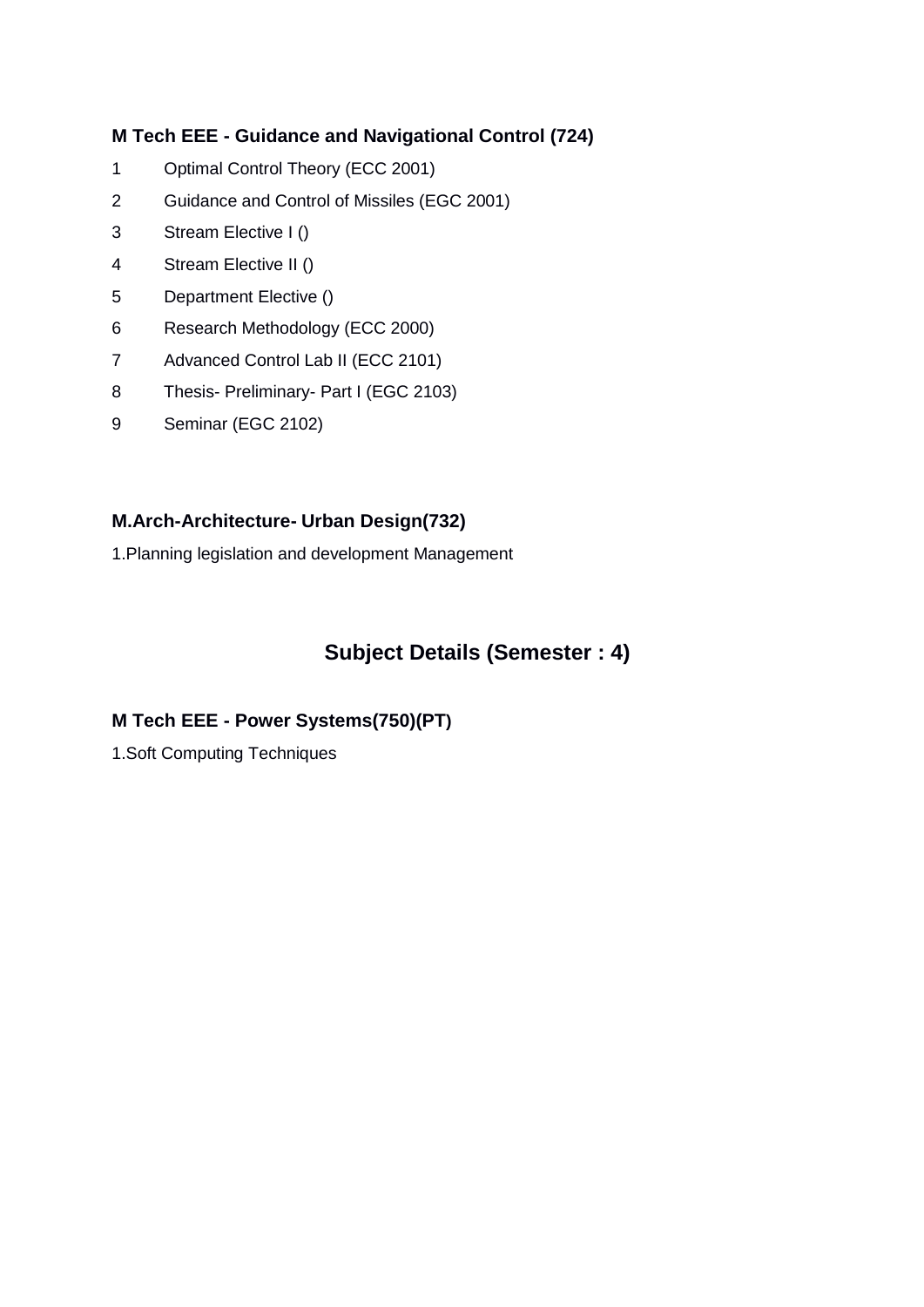# **Semester 2**

**College Code : 400**

## **College of Engineering, Thiruvananthapuram**

#### **M TechEEE - Guidance and Navigational Control(724)**

Semester Pass 13400013(7.04)

#### **M TechME - Propulsion Engineering(735)**

Semester Pass 13400007(7.72)

#### **M TechECE - Signal Processing(743)**

Semester Pass 74314400003(7)

#### **M TechME - Propulsion Engineering (PT)(756)**

Semester Pass 75614400016(6.9)

#### **M Architecture- Urban Design(732)**

Semester Pass 73215400008(7.15)

**College Code : 406**

## **LBS Institute of Technology for Women, Pujappura**

#### **M TechECE - Signal Processing(743)**

Semester Pass 74314406015(6.9) 13406023(6.72)

**College Code : 413**

#### **Lourdes Matha College of Science & Technology, Kuttichal**

## **M TechComputer Science & Engineering(721)**

Semester Pass 13413003(6.63)

#### **M TechEEE - Control Systems(722)**

Semester Pass 72214413004(7.4)